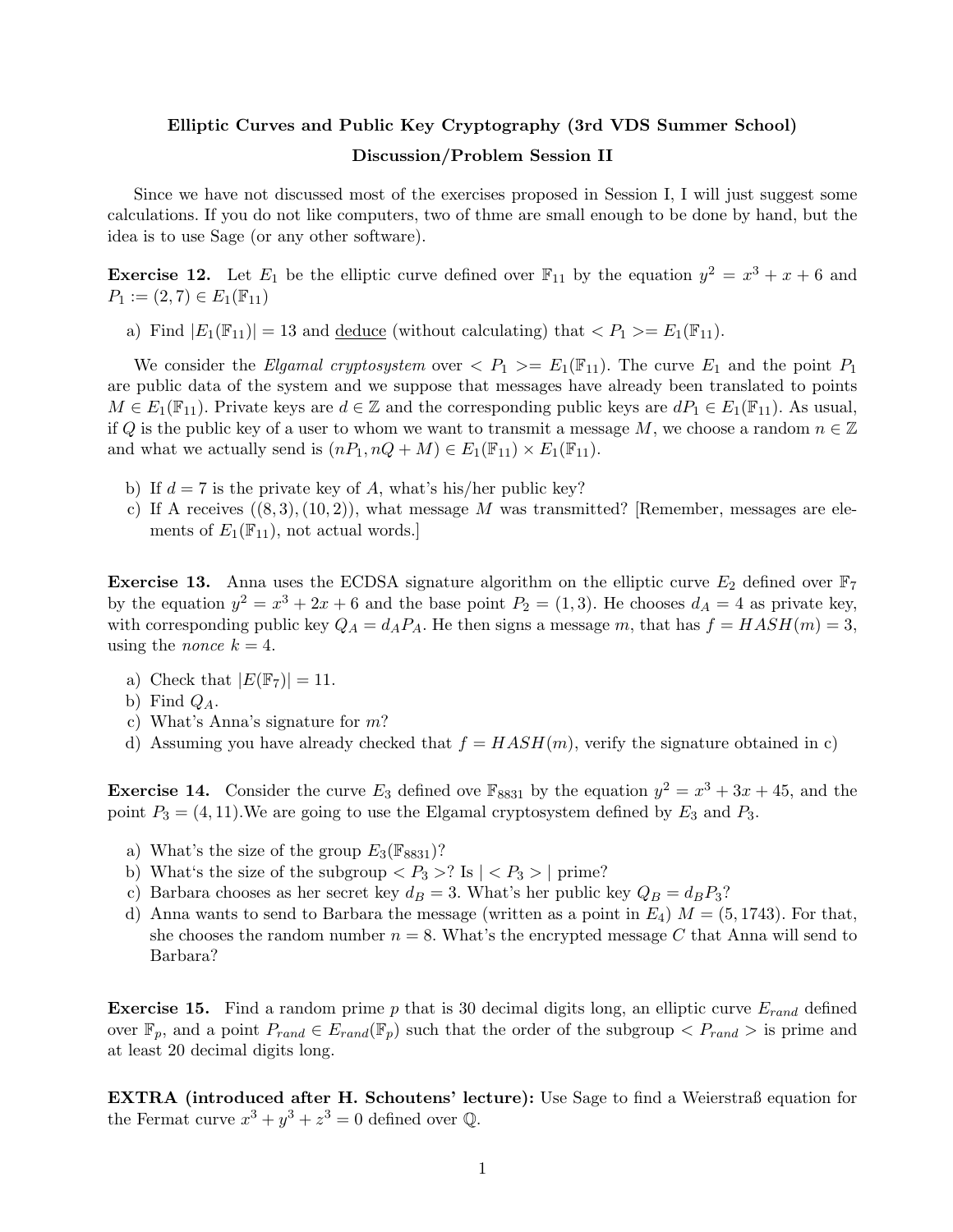**12) Let**  $E_1$  be the elliptic curve defined over  $\mathbb{F}_{11}$  by the **equation**  $y^2 = x^3 + x + 6$  and  $P_1 := (2, 7) \in E_1(\mathbb{F}_{11})$ 

a) Find  $|E_1(\mathbb{F}_{11})| = 13$  and deduce (without calculating) that  $\langle P_1 \rangle = E_1(\mathbb{F}_{11}).$ 

**We consider the Elgamal cryptosystem over**   $\langle P_1 \rangle = E_1(\mathbb{F}_{11}).$ 

b) If  $d=7$  is the private key of  $A$ , what's his/her public key?

**c)** If A receives  $((8, 3), (10, 2))$ , what message  $M$  was **transmitted?**

```
In [65]: El=EllipticCurve(GF(11),[1,6])
         E1
In [66]: P1=E1(2,7)
         P1
In [67]: #a)
         order(E1)
In [68]: #b)
         d=7O=d*P1Q
Out[65]: Elliptic Curve defined by y^2 = x^3 + x + 6 over Finite Field of s
         ize 11
Out[66]: (2 : 7 : 1)
Out[67]: 13
```
Out[68]: (7 : 2 : 1)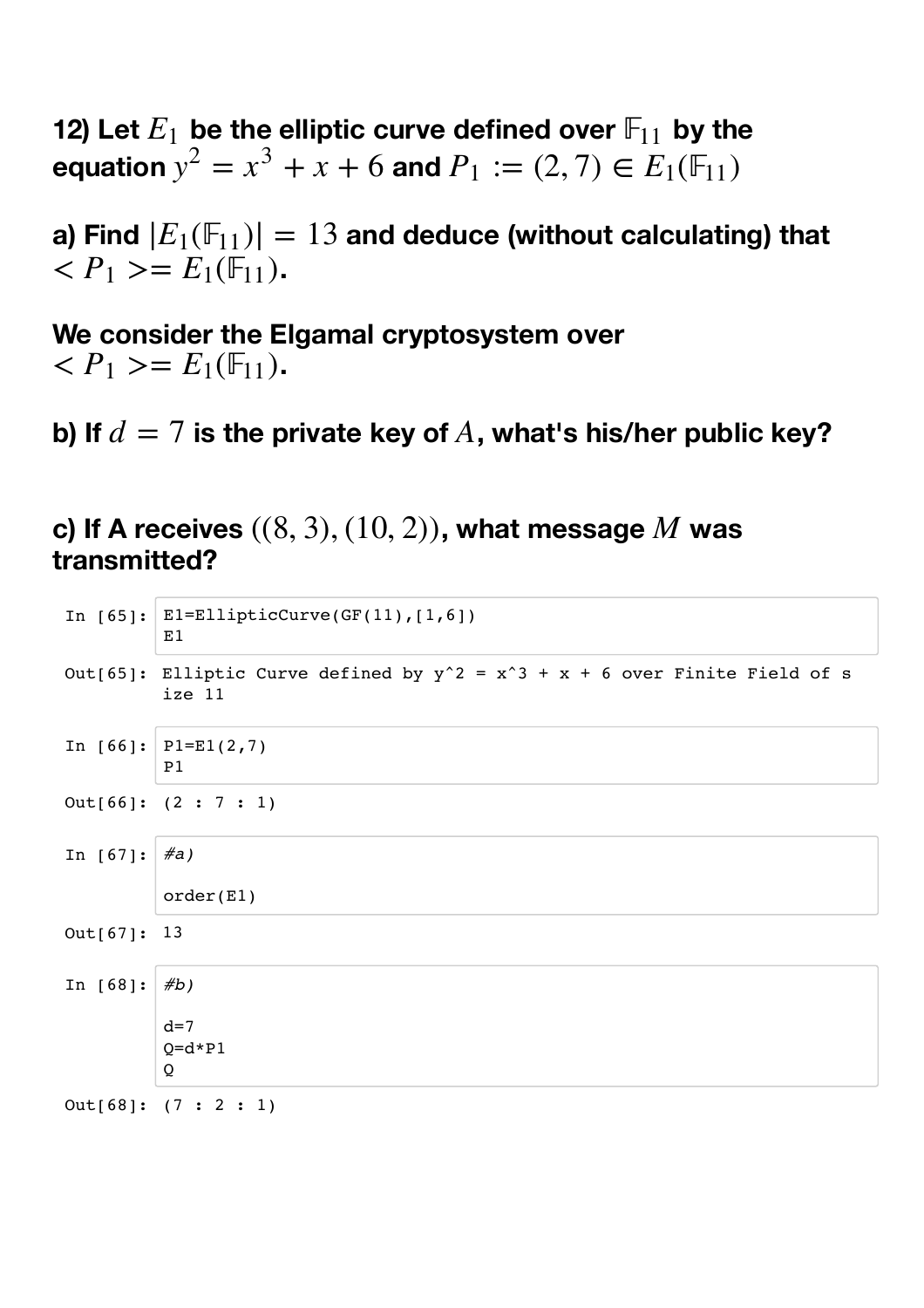```
In [69]: #c)
         [(n, n*P1)for n in [1..12]]
In [70]: #THE SECRET n IS
         n=3#THE MESSAGE IS
         M=E1(10,2)-n*QM
Out[69]: [(1, (2 : 7 : 1)),(2, (5 : 2 : 1)),(3, (8 : 3 : 1)),(4, (10 : 2 : 1)),(5, (3 : 6 : 1)),(6, (7:9:1)),(7, (7: 2: 1)),(8, (3 : 5 : 1)),(9, (10 : 9 : 1)),(10, (8 : 8 : 1)),(11, (5 : 9 : 1)),(12, (2 : 4 : 1))]Out[70]: (10 : 9 : 1)
```
**13) Anna uses the ECDSA signature algorithm on the elliptic curve**  $E_2$  defined over  $\mathbb{F}_7$  by the equation  $y^2 = x^3 + 2x + 6$ and the base point  $P_2=(1,3)$ . He chooses  $d_A=4$  as private key, with corresponding public key  $\mathcal{Q}_A = d_A P_A$  . He then signs  $\boldsymbol{a}$  message  $m$ , that has  $f = HASH(m) = 3$ , using the nonce  $k=4$ .

**a)** Check that  $|E(\mathbb{F}_7)| = 11$ .

b) Find  $\overline{Q_A}$  .

c) What's Anna's signature for  $m$ ?

**d) Assuming you have already checked that**  $f = HASH(m)$ , **verify the signature in c)**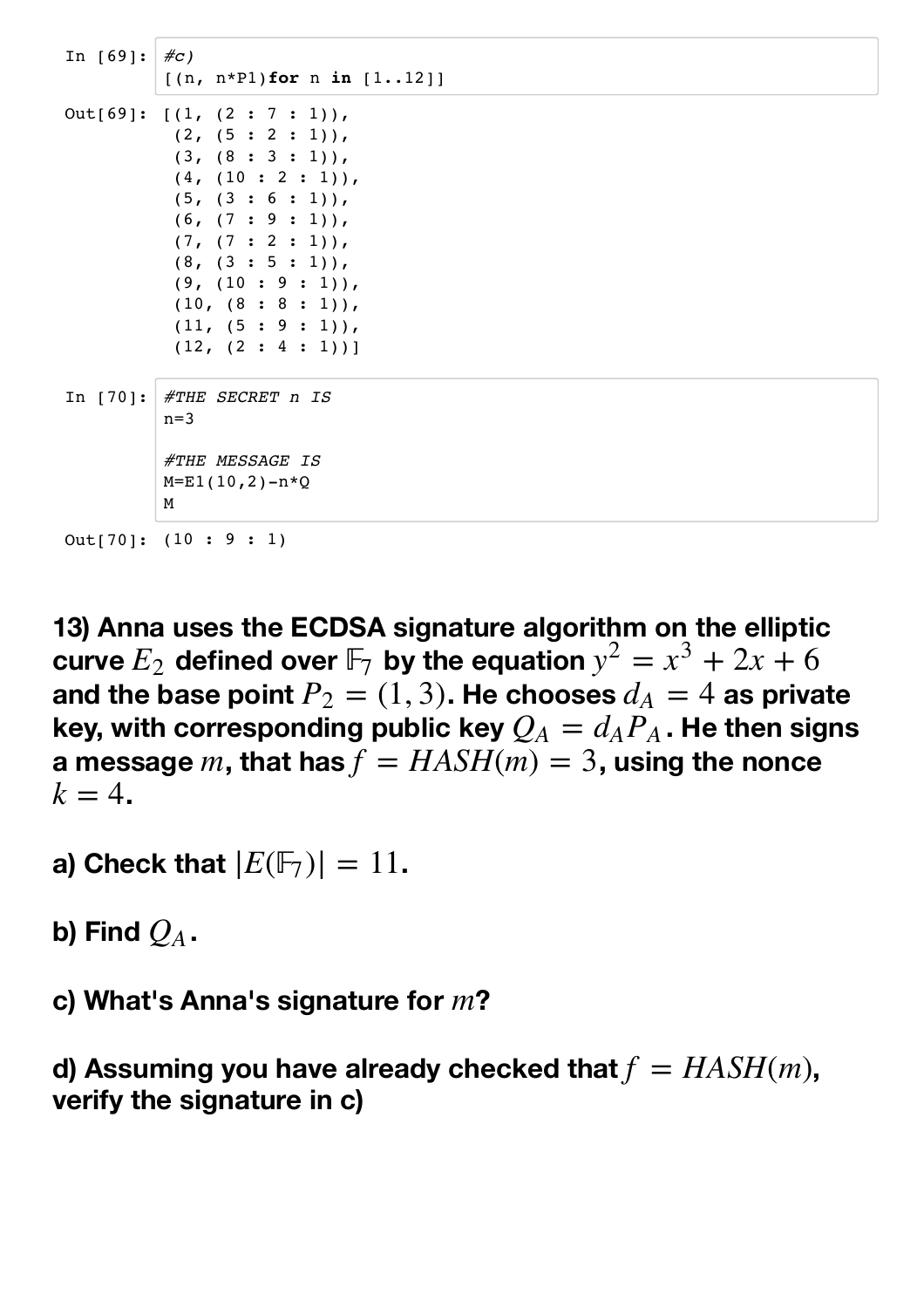|             | In [71]: $E2 = EllipticCurve(GF(7), [2, 6])$<br>$P2 = E2(1,3)$<br>$dA=4$<br>$f=6$<br>$k=4$ |
|-------------|--------------------------------------------------------------------------------------------|
| In $[72]$ : | #a)                                                                                        |
|             | order(E2)                                                                                  |
| Out[72]: 11 |                                                                                            |
| In $[73]$ : | #b)                                                                                        |
|             | $QA = dA * P2$<br>QA                                                                       |
|             | Out[73]: (3 : 5 : 1)                                                                       |

## **REMEMBER: SIGNATURE**

- $n = | < P > |$
- $f = HASH(M), (x_0, y_0) = kP,$
- 0 ≠  $r = x_0$  mod *n*, 0 ≠  $s = k^{-1}(f + rd_A)$  mod *n*,
- Signature  $(r, s)$ .

```
In [74]: #b)
         n=order(P2)
         PP=k*P2
         n, PP
```

```
Out[74]: (11, (3 : 5 : 1))
```
In [75]: 
$$
r=3
$$
  
s=((f+r\*dA)/k)\*n  
r, s

Out[75]: (3, 10)

## **REMEMBER: VERIFICATION**

- $u_1 = s^{-1}f \mod n$  and  $u_2 = s^{-1}r \mod n$ .
- $(X_1, y_1) = u_1 P + u_2 Q_A$ . If this point is  $O$ , signature is not valid.
- Signature is accepted as valid  $\iff x_1 = r(= x_0) \mod n$ .  $[u_1 P + u_2 Q_A = kP]$

```
In [76]: u1, u2=(f/s)%n, (r/s)%n
         u1,u2
```
Out[76]: (5, 8)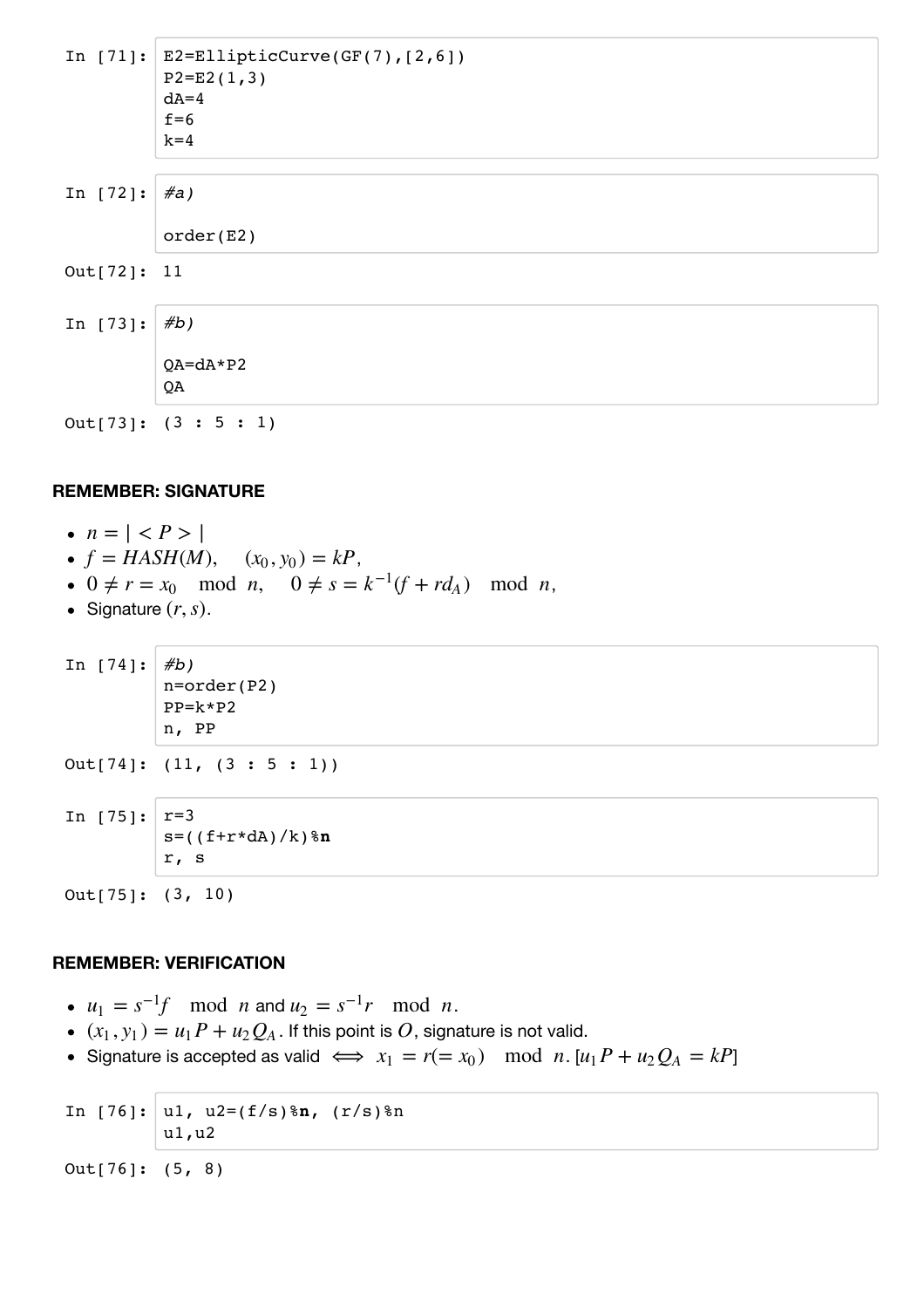```
In [77]: R=ul*P2+u2*QAR
In [78]: |R[0]=rOut[77]: (3 : 5 : 1)
Out[78]: True
```
14) Consider the curve  $E_3$  defined ove  $\mathbb{F}_{8831}$  by the equation  $y^2 = x^3 + 3x + 45$ , and the point  $P_3 = (4, 11)$ .We are going to use the Elgamal cryptosystem defined by  $E_3$  and  $P_3$ .

a) What's the size of the group  $E_3(\mathbb{F}_{8831})$ ?

**b)** What's the size of the subgroup  $< P_3 >$ ? Is  $| < P_3 > |$ **prime?**

 $\bf c$ ) Barbara chooses as her secret key  $d_B=3$ . What's her public key  $\mathcal{Q}_B = d_B P$ ?

**d) Anna wants to send to Barbara the message (written as a**  $\mathbf{point}$  in  $E_4$ )  $M = (5, 1743)$ . For that, she chooses the random  $n$  mumber  $n=8$ . What's the encrypted message  $C$  that Anna will **send to Barbara?**

```
In [79]: is prime(8831)
In [80]: E3=EllipticCurve(GF(8831),[3,45])
         P3=E3(4,11)
         E3,P3
In [81]: #a)
         order(E3)
Out[79]: True
Out[80]: (Elliptic Curve defined by y^2 = x^3 + 3*x + 45 over Finite Field
         of size 8831,
          (4 : 11 : 1)Out[81]: 8854
```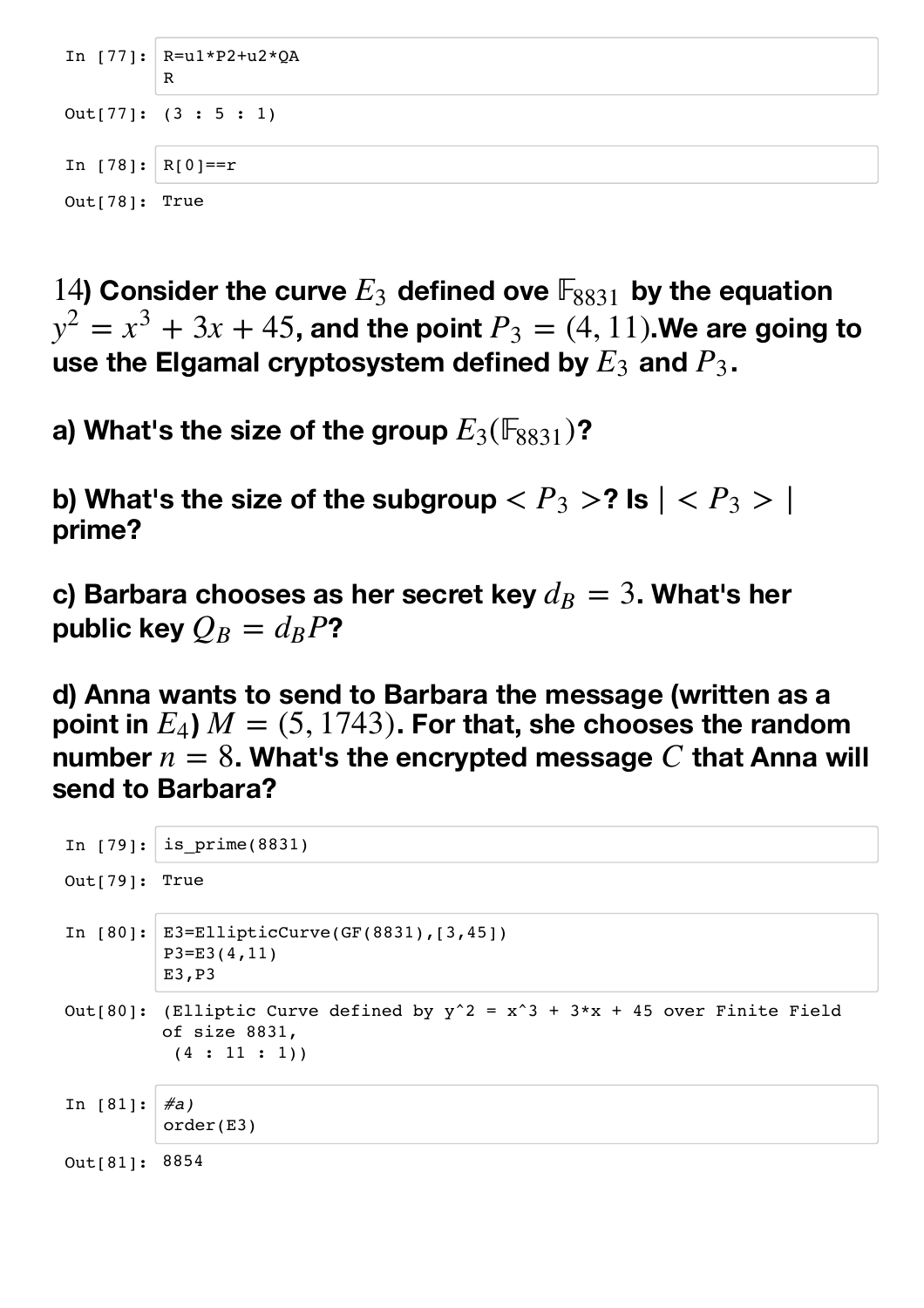| In $[82]:   #b)$     |                                                 |
|----------------------|-------------------------------------------------|
|                      | $N=order(P3)$<br>$N$ , is_prime(N)              |
|                      | Out[82]: (4427, False)                          |
| In $[83]:$           | factor(N)                                       |
| Out [83]: $19 * 233$ |                                                 |
| In $[84]$ :          | #c)                                             |
|                      | $dB=3$                                          |
|                      | $QB=dB*P3$                                      |
|                      | QB                                              |
|                      | Out[84]: (413 : 1808 : 1)                       |
| In $[85]$ :          | #d)                                             |
|                      | $M = E3(5, 1743)$                               |
|                      | $n=8$                                           |
|                      | $Cifer=(n*QB,n*P3+M)$                           |
|                      | Cifer                                           |
|                      | Out[85]: $((673 : 146 : 1), (3889 : 2009 : 1))$ |

**15) Find a random prime**  $p$  **that is 30 decimal digits long, an** elliptic curve  $E_{rand}$  defined over  $\mathbb{F}_p$  , and a point  ${P}_{rand} \in {E}_{rand}(\mathbb{F}_p)$  such that the order of the subgroup  $P_{rand}$   $>$  is prime and at least 20 decimal digits long.

```
In [86]: p=random prime(10^30,10^29)
         p
In [87]: #ONE WAY TO DO IT
         A, B=randint(0, p-1), randint(0, p-1)
         while mod(4*A^3+27*B^2,p) == 0:
             A, B=randint(0, p-1), randint(0, p-1)
         A, B
Out[86]: 278698686739544551408811437343
```
Out[87]: (24348386831315646204773087108L, 163768912347210539107420091470L)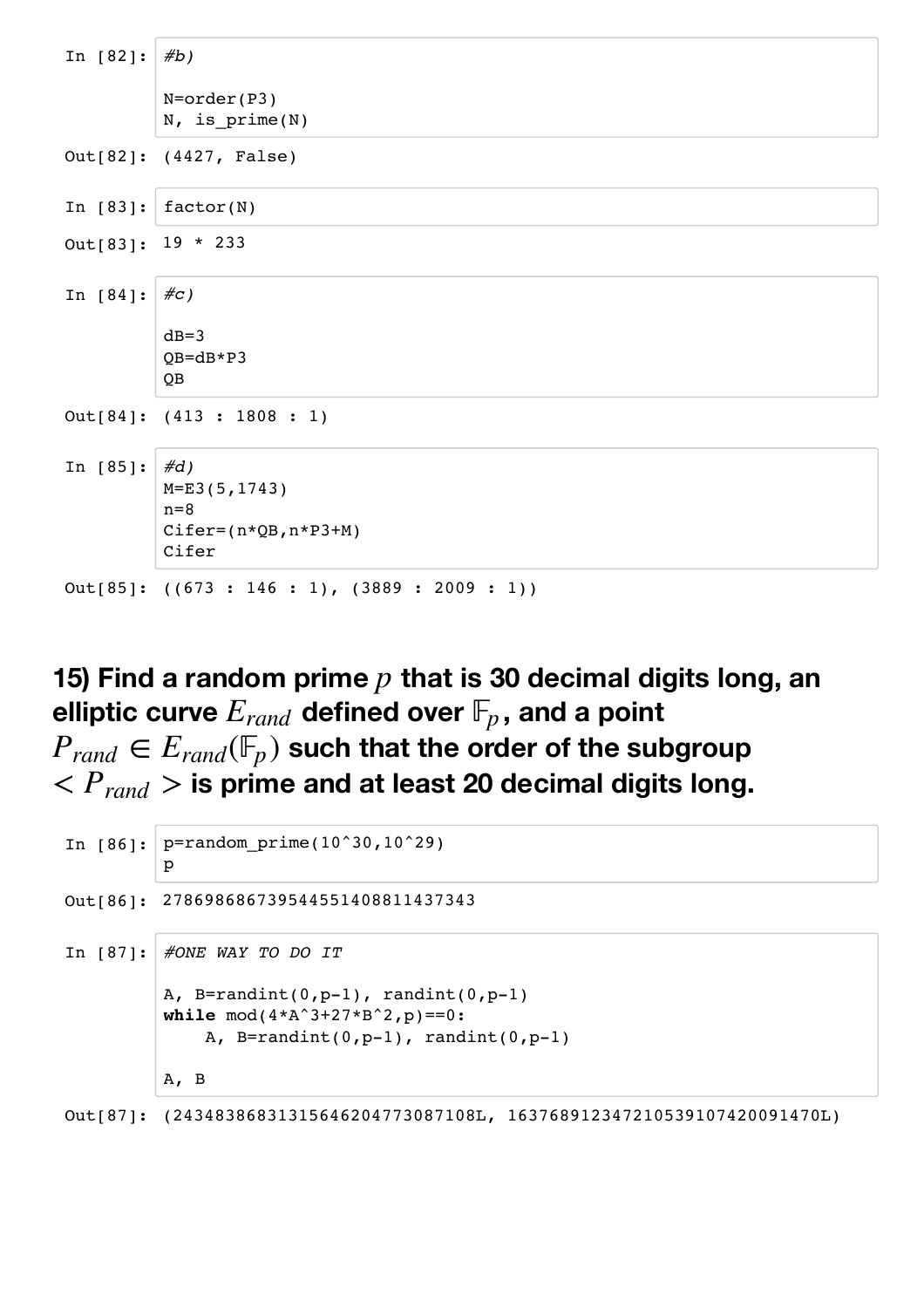|            | In $[88]:$ $E=EllipticCurve(GF(p), [A, B])$<br>Е                                                                                                                                                                                                                                                                                                  |
|------------|---------------------------------------------------------------------------------------------------------------------------------------------------------------------------------------------------------------------------------------------------------------------------------------------------------------------------------------------------|
| Out[88]:   | Elliptic Curve defined by $y^2 = x^3 + 2434838683131564620477308710$<br>8*x + 163768912347210539107420091470 over Finite Field of size 278<br>698686739544551408811437343                                                                                                                                                                         |
| In $[89]:$ | $ N=E{\rm .order}()$<br>N                                                                                                                                                                                                                                                                                                                         |
|            | Out[89]: 278698686739544051307018202050                                                                                                                                                                                                                                                                                                           |
| In $[90]:$ | factor(N)                                                                                                                                                                                                                                                                                                                                         |
|            | Out[90]: 2 * 3^2 * 5^2 * 107 * 2207 * 6791 * 26921 * 1370597 * 10466503                                                                                                                                                                                                                                                                           |
|            | In $[91]:  G=E\text{-gens}( )$<br>G                                                                                                                                                                                                                                                                                                               |
|            | Out[91]: ((42103176209585902442578318538: 84176041517801343349637393461:<br>$1)$ , $)$                                                                                                                                                                                                                                                            |
| In $[92]:$ | #SINCE ALL OF THE ABOVE IS RANDOM, TO GO ON AND DO AN ACTUAL EXAMPL<br>Е<br>#WE WILL USE THE FOLLOWING DATA, THAT WAS FOUND AT RANDOM<br>#ALL LETTERS FOR THIS EXAMPLE WILL BE DOUBLED<br>pp=33268410620006274842089806653<br>AA=28400815227068151851575894387<br>BB=18506675668079694847092201139<br>$EE = EllipticCurve(GF(pp), [AA,BB])$<br>EE |
|            | Out[92]: Elliptic Curve defined by $y^2 = x^3 + 2840081522706815185157589438$<br>7*x + 18506675668079694847092201139 over Finite Field of size 3326<br>8410620006274842089806653                                                                                                                                                                  |
| In $[93]:$ | #WE FIND THE ORDER OF THE GROUP OF GF(pp)-RATIONAL POINTS NO THE CU<br><b>RVE</b><br>#TO SEE IF IT IS =BIG PRIME*SMALL COFACTOR<br>NN, factor(NN)                                                                                                                                                                                                 |
|            | Out[93]: $(33268410620006341705016307088, 2^4 * 2079275663750396356563519193$                                                                                                                                                                                                                                                                     |
|            | In [94]: #IT WORKS: OREDER = $16*BIG$ PRIME<br>#WE FIND GENERATORS FOR THE GF(pp)-RATIONAL POINTS ON THE CURVE<br>$GG=EE$ .gens()<br>GG                                                                                                                                                                                                           |
|            | Out[94]: ((4498719580306042916821359265 : 22522509420850368078559882331 : 1<br>$)$ ,<br>(22142363148099836544586471074 : 23119620757221324601719293293 :<br>$1)$ )                                                                                                                                                                                |

r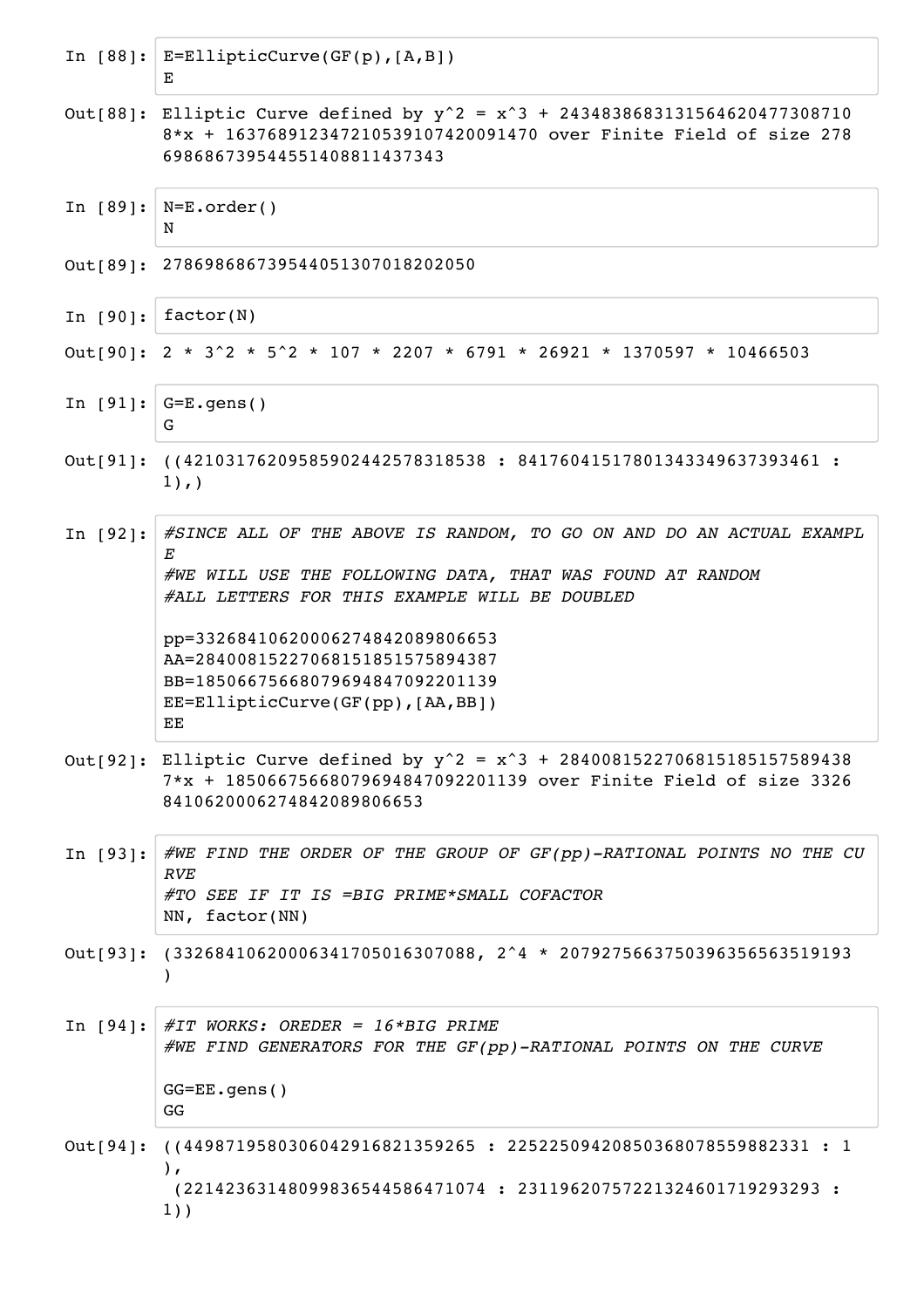|              | In [95]: #IT IS NOT A CYCLIC GROUP. CHOOSE ONE GENERATOR AND SEE IF WE CAN B<br>UILD A BIG SUBGROUP OUT OF IT<br>$RR = GG[0]$<br><b>RR</b>                                                                                                                       |
|--------------|------------------------------------------------------------------------------------------------------------------------------------------------------------------------------------------------------------------------------------------------------------------|
|              | Out[95]: $(4498719580306042916821359265 : 22522509420850368078559882331 : 1)$                                                                                                                                                                                    |
|              | In $[96]: $ nn=2^4 #THE SMALL COFACTOR<br>$PP = nn * RR$<br>PP                                                                                                                                                                                                   |
|              | Out[96]: (5634158255785527610018357776: 26314604805925679821043944598: 1)                                                                                                                                                                                        |
|              | In [97]: #HENCE PP GENERATE A SUBGROUP OF LARGE PRIME ORDER. LET'S CHECK IT<br>AGAIN<br>order(PP), is $prime($ PP)), order(PP)) order(PP) == $NN/2^4$                                                                                                            |
|              | Out[97]: (2079275663750396356563519193, True, True)                                                                                                                                                                                                              |
|              | In $[98]:$ #AN ALTERNATIVE WAY TO DO IT                                                                                                                                                                                                                          |
|              | In [99]: $A$ , xx, yy= randint(0,p-1), randint(0,p-1), randint(0,p-1)<br>$B = mod(yy^2 - xx^3 - A*xx, p)$<br>while $mod(4*A^3+27*B^2, p) == 0$ :<br>A, xx, $yy=$ randint(0,p-1), randint(0,p-1), randint(0,p-1)<br>$B = mod(yy^2 - xx^3 - A*xx, p)$<br>$A$ , $B$ |
|              | Out[99]: (163643969227545738901268763559L, 229969754234640779817239100668)                                                                                                                                                                                       |
| In $[100]$ : | $E=EllipticCurve(GF(p), [A, B])$<br>$P=E(xx,YY)$<br>E, P                                                                                                                                                                                                         |
| Out[100]:    | (Elliptic Curve defined by $y^2 = x^3 + 163643969227545738901268763$<br>559*x + 229969754234640779817239100668 over Finite Field of size 2<br>78698686739544551408811437343,<br>(50552952415623245342652055125 : 270591083307421162973429874849 :<br>$1)$ )      |
|              | In $[101]:$ $N=E{\cdot}order()$<br>N                                                                                                                                                                                                                             |
|              | Out[101]: 278698686739545146592923796720                                                                                                                                                                                                                         |
|              |                                                                                                                                                                                                                                                                  |
|              | In $[102]:$ print factor(N)<br>$E.$ gens $()$                                                                                                                                                                                                                    |
|              | $2^4 \times 3 \times 5 \times 7 \times 97 \times 4153 \times 411805341164889979919$                                                                                                                                                                              |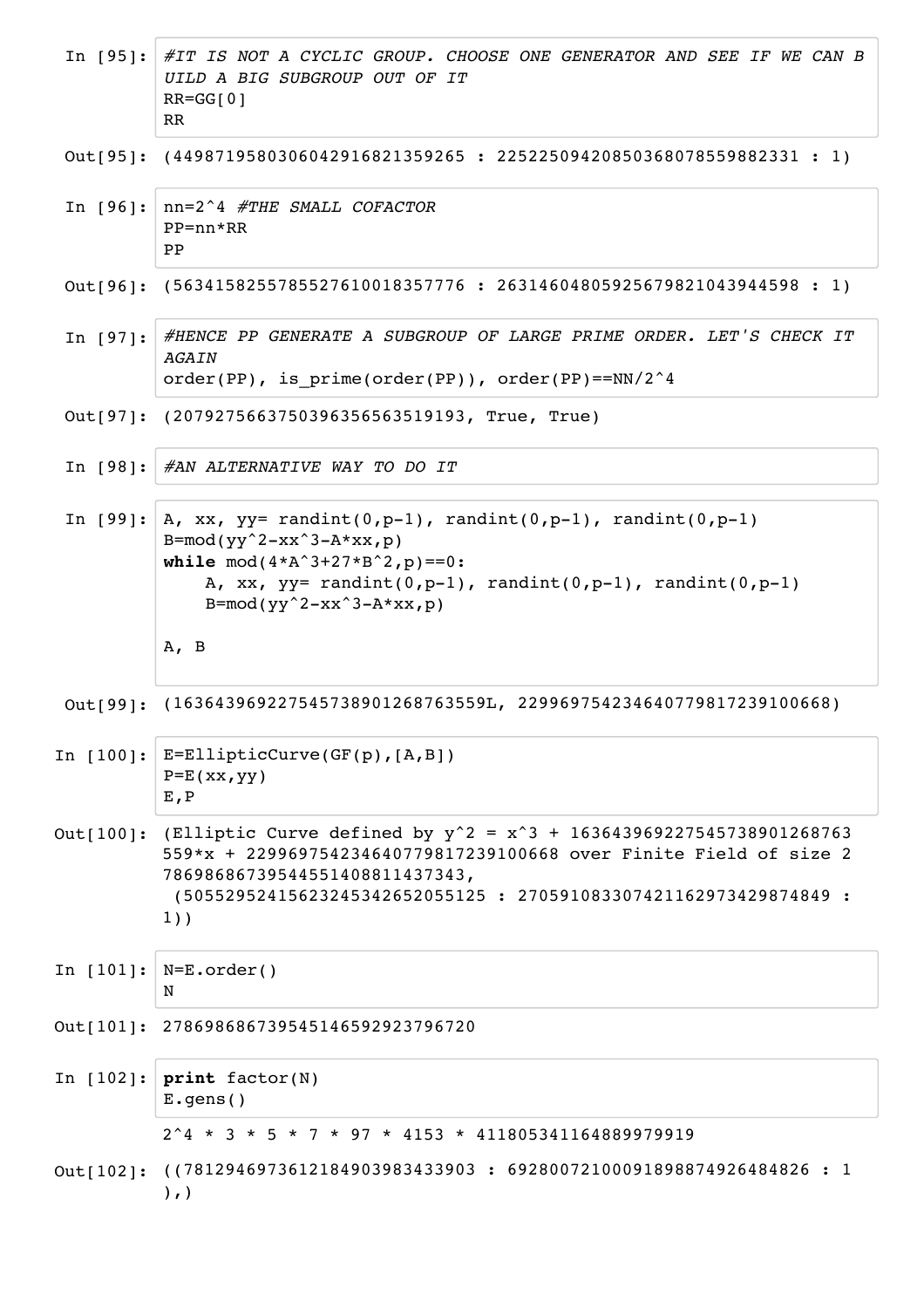|                   | In [103]: #AGAIN, WE USE AN EXAMPLE THAT WE FOUND RANDOMPLY BEFORE<br>#WE USE TRIPLE LETTERS FOR THIS EXAMPLE<br>ppp=77587016130986195369821448269<br>AAA=4988289795045994187397849512<br>xxx, yyy=37095542502328139453335677028, 636727477324782685952008766<br>06<br>$BBB=mod(yyy^2-xxx^3-AAA*xxx, ppp)$<br>AAA, BBB, xxx, yyy |
|-------------------|----------------------------------------------------------------------------------------------------------------------------------------------------------------------------------------------------------------------------------------------------------------------------------------------------------------------------------|
|                   | Out[103]: (4988289795045994187397849512,<br>70956734508047934109942886526,<br>37095542502328139453335677028,<br>63672747732478268595200876606)                                                                                                                                                                                   |
|                   | In $[104]:$ #IT IS NOT REALLYY NECESSARY, BUT LET'S CHECK THAT THE DISCRIMINANT<br>IS NOT 0<br>$mod(4*AAA^3+27*BBB^2, ppp) == 0$                                                                                                                                                                                                 |
| $Out[104]:$ False |                                                                                                                                                                                                                                                                                                                                  |
| In $[105]:$       | #WE DEFINE THE ELLIPTIC CURVE AND THE BASE POINT<br>EEE=EllipticCurve(GF(ppp), [AAA, BBB])<br>PPP=EEE(xxx, yyy)<br>EEE, PPP                                                                                                                                                                                                      |
|                   | Out[105]: (Elliptic Curve defined by $y^2 = x^3 + 498828979504599418739784951$<br>2*x + 70956734508047934109942886526 over Finite Field of size 7758<br>7016130986195369821448269,<br>(37095542502328139453335677028 : 63672747732478268595200876606 :<br>$1)$ )                                                                 |
|                   | In [106]: #LETS FIND THE ORDER OF THE GROUP OF POINTS<br>$NNN = EEE$ .order()<br>NNN, factor(NNN)                                                                                                                                                                                                                                |
|                   | Out[106]: $(77587016130986140833535526700, 2^2 * 3 * 5^2 * 258623387103287136)$<br>111785089)                                                                                                                                                                                                                                    |
| In $[107]:$       | #THE SMALL COFACTOR IS<br>$nnn=2^2*3*5^2$<br>#IS THE REMAING PRIME BIG ENOUGH AT LEAST 20 DIGITS)?<br>qqq=NNN/nnn<br>$qqq, \log(qqq, 10).n()$                                                                                                                                                                                    |

Out[107]: (258623387103287136111785089, 26.4126677952182)